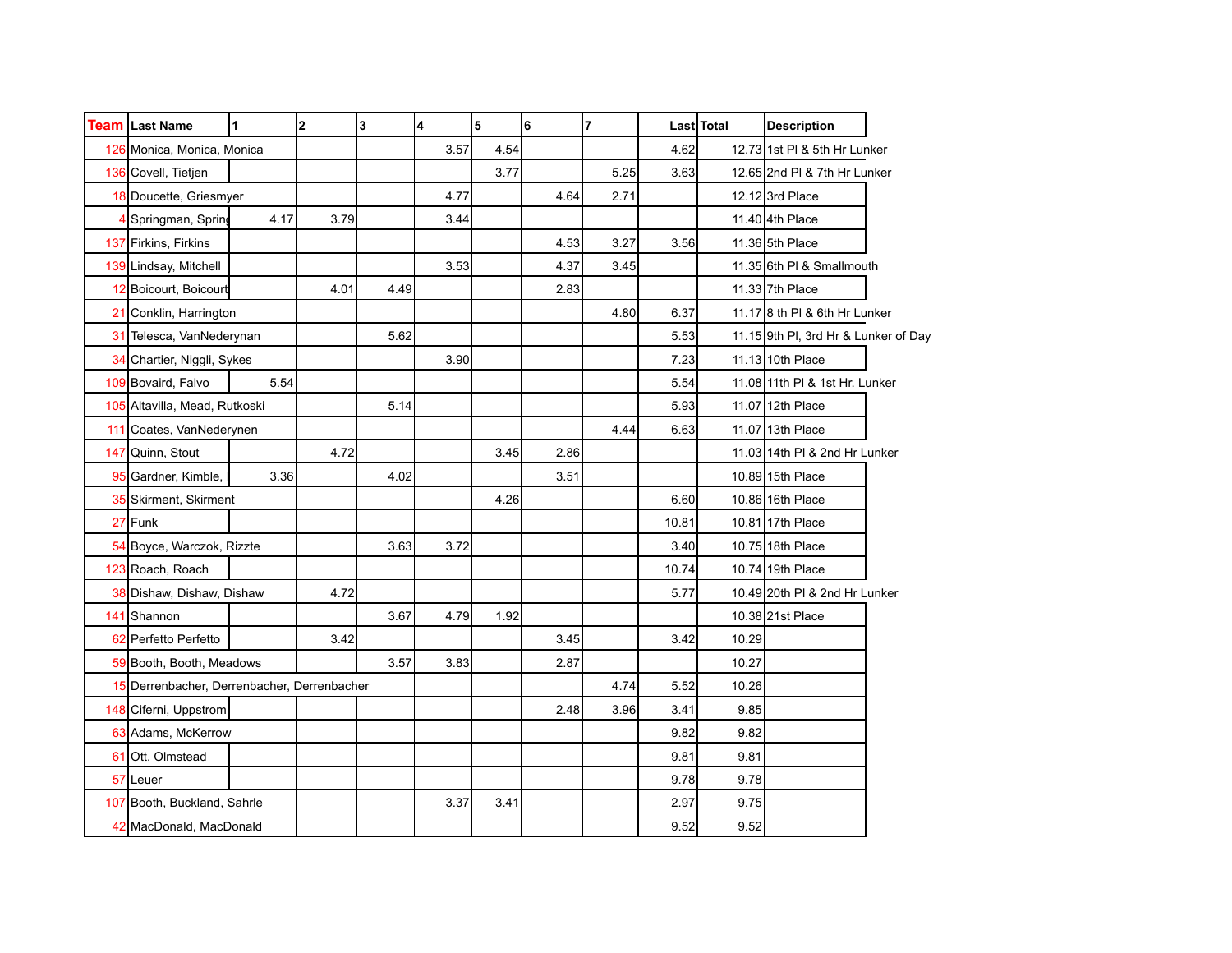| 73 Moore, Moore                  |      |      |      |      | 3.67 | 3.10 | 2.72 |      | 9.49             |  |
|----------------------------------|------|------|------|------|------|------|------|------|------------------|--|
| 93 Probst, Zinck, Zinck          |      |      |      |      |      |      |      | 9.39 | 9.39             |  |
| 146 Szafranski, Trudell          |      |      |      |      |      |      | 3.57 | 5.81 | 9.38             |  |
| 91 Smith, Stevens, Ziegler       |      |      |      | 3.17 | 3.57 |      |      | 2.63 | 9.37             |  |
| 71 Shiffler, Shiffler            |      |      |      |      |      | 3.98 |      | 5.37 | 9.35             |  |
| 29 Dotzol, Dotzol, Kozelsky      |      |      |      |      |      |      |      | 9.33 | 9.33             |  |
| 82 LaClair, Parmer               |      | 2.79 |      |      |      | 3.63 |      | 2.89 | 9.31             |  |
| 100 Ford, Ford                   |      |      |      | 3.33 |      |      |      | 5.95 | 9.28             |  |
| 30 Dehn, Dehn                    |      | 4.30 |      |      |      | 2.64 |      | 2.33 | 9.27             |  |
| 69 Bator, Secor, Narolis         |      |      |      |      |      |      |      | 9.02 | 9.02             |  |
| 22 Allen, Haley, Simek           |      | 3.92 |      |      |      |      |      | 5.09 | 9.01             |  |
| 118 Getgen, Laukhuff             |      |      |      | 2.92 | 3.05 |      |      | 3.04 | 9.01             |  |
| 132 Hubbard, Knapp               |      |      |      |      |      |      |      | 8.99 | 8.99             |  |
| 43 Anderson, Anderson, Houpert   |      |      |      |      |      |      |      | 8.93 | 8.93             |  |
| 138 Burchell, Moore, Oakes       |      |      | 3.04 | 2.77 |      | 3.04 |      |      | 8.85             |  |
| 83 Moffitt, Stahl, Zimmer        |      |      |      |      | 2.26 | 3.16 |      | 3.43 | 8.85             |  |
| 86 Caler, Rease                  |      | 3.20 | 5.50 |      |      |      |      |      | 8.70             |  |
| 33 Cutiaiar, Wrisley             |      |      |      |      |      |      |      | 8.66 | 8.66             |  |
| 2 Ferri, Ferri, Moss             |      |      |      |      |      |      |      | 8.62 | 8.62             |  |
| 20 Potteiger, Wells, V           | 2.61 |      |      |      |      | 3.07 |      | 2.92 | 8.60             |  |
| 3 Gonyeau, Urban                 |      |      |      |      |      |      |      | 8.48 | 8.48             |  |
| 52 Swinegar, Swinegar            |      |      |      |      | 2.71 | 2.69 |      | 2.92 | 8.32             |  |
| 104 Herritt, McCollum            |      |      |      |      |      |      |      | 8.29 | 8.29             |  |
| 19 Coup, Lutz, Showers           |      |      |      |      |      | 2.83 |      | 5.43 | 8.26             |  |
| Swanson, Swanson, Swanson        |      |      |      |      |      |      |      | 8.24 | 8.24             |  |
| 26 Allen, Ingalls, Lown          |      |      |      |      |      |      |      | 8.24 | 8.24             |  |
| 98 Farmer, Hammon, Stinebrickner |      |      |      |      | 4.12 |      | 4.02 |      | 8.14 Lady Lunker |  |
| 81 Turner, Turner, Drake         |      |      |      | 2.71 | 2.37 |      |      | 3.02 | 8.10             |  |
| 37 Toti, Toti, Callison          |      |      |      |      |      |      |      | 7.98 | 7.98             |  |
| 28 Fitchette, Munk, Vaadi        |      |      |      | 4.11 |      |      |      | 3.81 | 7.92             |  |
| 39 Buckmann, Buckmann            |      |      |      |      |      |      |      | 7.87 | 7.87             |  |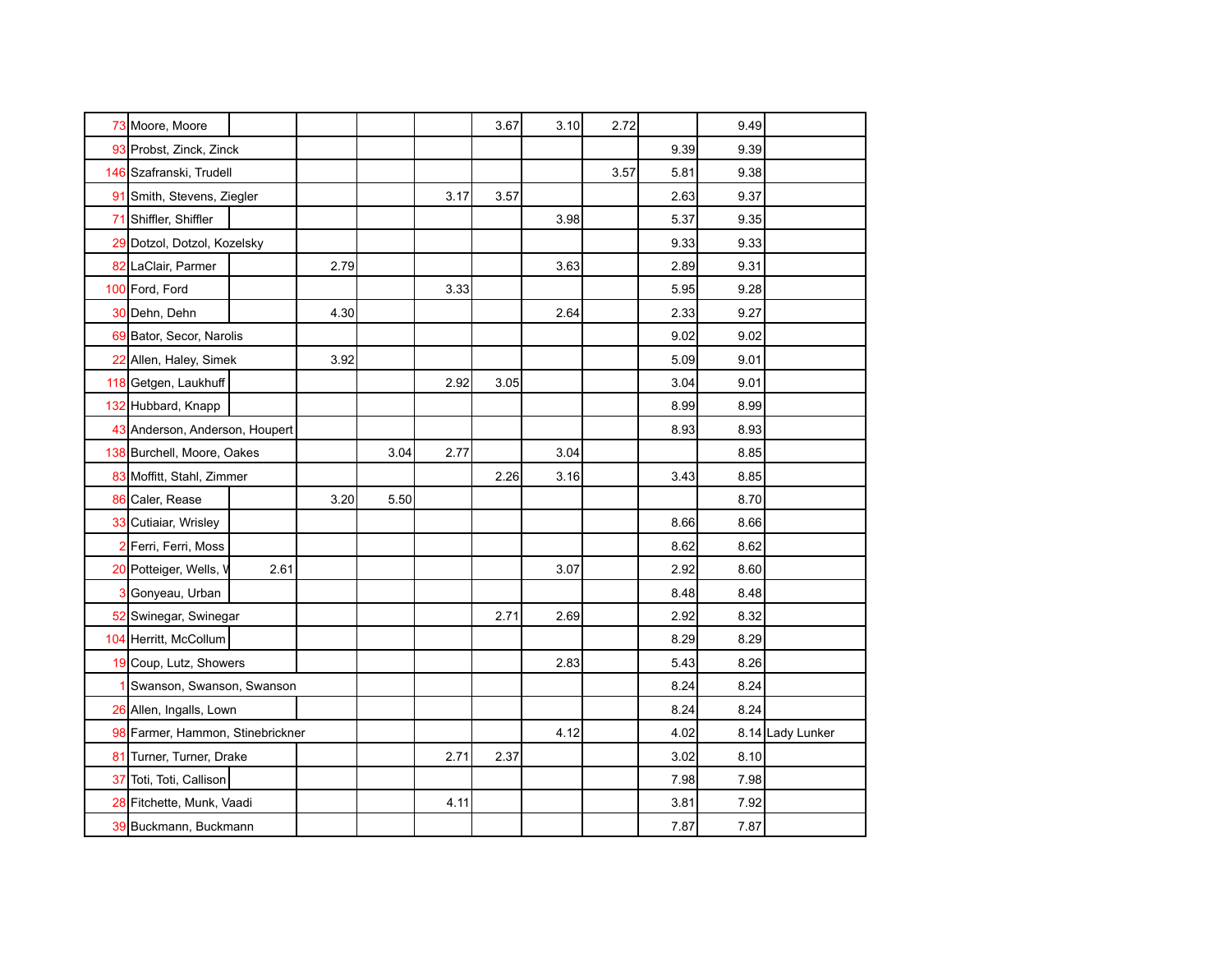|    | 112 Stanski, Stanski, Aldrich    |  |      |      |      |      |      | 7.84 | 7.84 |  |
|----|----------------------------------|--|------|------|------|------|------|------|------|--|
|    | 32 Robinson, Wilson              |  |      |      |      |      |      | 7.82 | 7.82 |  |
|    | 5 Fragnoli, Race                 |  |      |      |      |      |      | 7.72 | 7.72 |  |
|    | 80 Bell, Peck, Peck              |  |      | 2.98 | 2.63 | 2.07 |      |      | 7.68 |  |
| 6  | Johnson, Ziarko                  |  |      |      |      |      |      | 7.63 | 7.63 |  |
|    | 40 Campbell, Mazol, Campbell     |  |      |      | 2.91 | 2.52 | 2.18 |      | 7.61 |  |
|    | 56 Smith, Stahl, Stewart         |  |      |      | 2.54 |      |      | 5.05 | 7.59 |  |
|    | 79 Mierek, Smith, Mogensen       |  |      |      |      |      |      | 7.26 | 7.26 |  |
|    | 9 Knauss, Knauss                 |  |      |      |      |      |      | 7.19 | 7.19 |  |
|    | 36 Hamilton, Mitch, Laurehssa    |  |      |      |      |      | 2.56 | 4.63 | 7.19 |  |
|    | 16 Redmond, Redmond              |  |      | 2.42 | 2.75 | 2.01 |      |      | 7.18 |  |
|    | 142 Higinson, Higinson           |  |      |      |      |      |      | 7.15 | 7.15 |  |
|    | 50 Evancho, Veet, Rose           |  |      |      |      |      |      | 7.02 | 7.02 |  |
|    | 116 Criss, Loughner, Woolf       |  |      |      |      |      |      | 6.95 | 6.95 |  |
|    | 75 Deueh, Deueh                  |  |      |      |      |      |      | 6.93 | 6.93 |  |
|    | 97 Wrubel, Wrubel, Wrubel        |  |      |      |      |      |      | 6.89 | 6.89 |  |
| 92 | Gibbons, Grant                   |  |      |      |      | 2.23 | 2.14 | 2.50 | 6.87 |  |
|    | 121 St John, St John             |  |      |      | 2.38 | 2.41 | 2.02 |      | 6.81 |  |
|    | 7 Bryan, Neenan                  |  |      |      |      |      |      | 6.71 | 6.71 |  |
|    | 120 Kelly, Kelly                 |  | 1.89 | 2.68 |      |      |      | 2.09 | 6.66 |  |
|    | 67 Brienzi, Garver, Rundt        |  |      |      |      |      |      | 6.64 | 6.64 |  |
|    | 64 Frey, Heller, Ladlee          |  |      |      | 4.24 | 2.35 |      |      | 6.59 |  |
|    | 135 Welch, Whitman               |  |      |      |      |      |      | 6.41 | 6.41 |  |
|    | 8 Mang, Mang                     |  |      |      |      |      |      | 6.36 | 6.36 |  |
|    | 66 LaMoreaux, VonNeida           |  | 2.27 | 2.13 |      | 1.95 |      |      | 6.35 |  |
|    | 113 Caughey, Hryckewicz, Jackson |  |      |      |      |      |      | 6.13 | 6.13 |  |
|    | 131 Rathburn                     |  |      | 2.05 |      |      | 3.57 |      | 5.62 |  |
|    | 58 Toti, Toti                    |  | 2.99 | 2.56 |      |      |      |      | 5.55 |  |
|    | 24 Rawleigh, Szabo               |  |      |      |      | 2.00 | 1.88 | 1.65 | 5.53 |  |
|    | 88 Morsch, Wise, Wise            |  |      | 3.21 | 2.13 |      |      |      | 5.34 |  |
|    | 108 Bartolotti, Hediger, Hediger |  | 2.29 | 2.98 |      |      |      |      | 5.27 |  |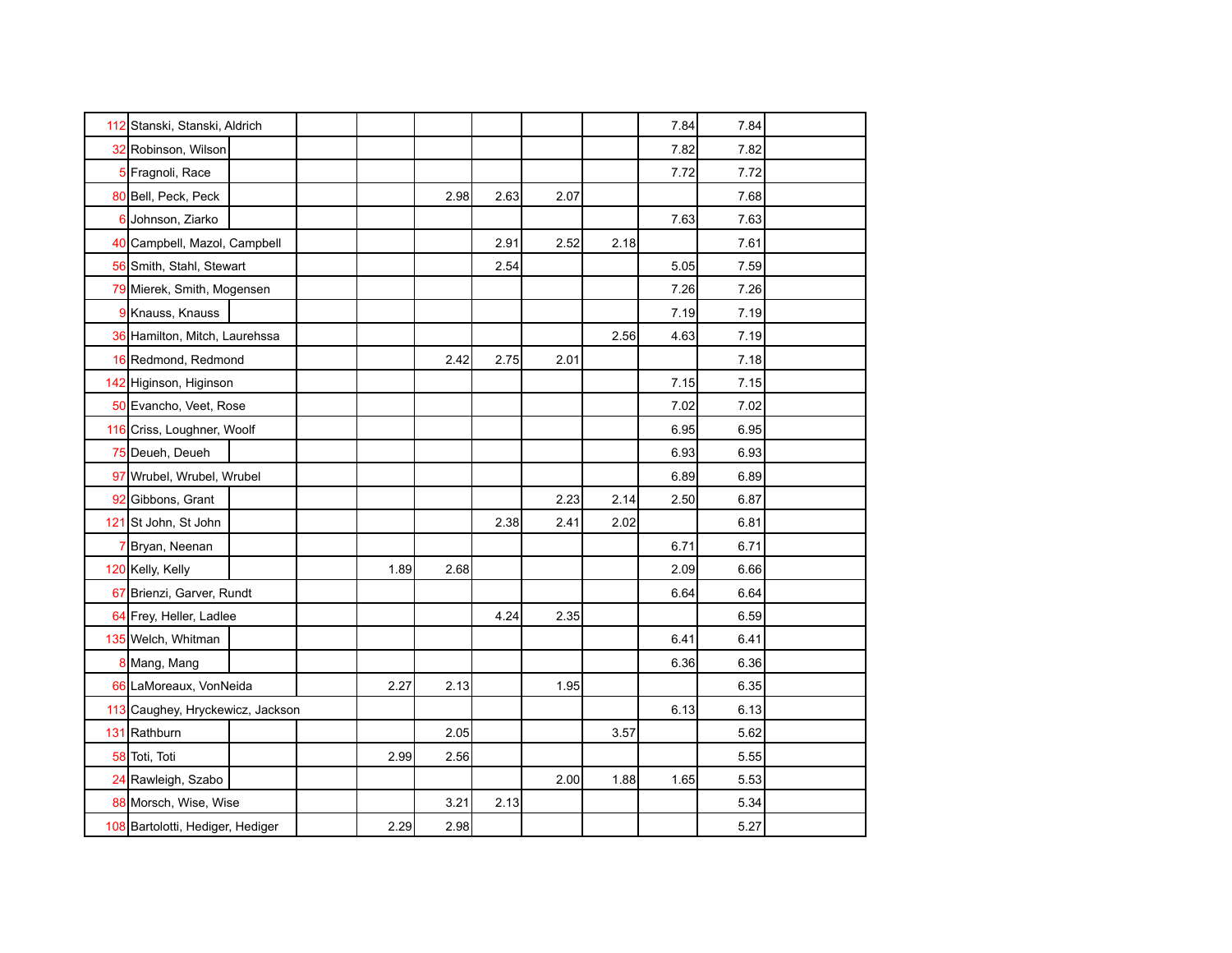|     | 55 Kalk, Zylinsky, Meriek      |      |      |      |      |      | 2.41 | 2.56 |      | 4.97 |  |
|-----|--------------------------------|------|------|------|------|------|------|------|------|------|--|
|     | 48 Matthews, Narolis, Matthews |      |      |      | 2.79 | 2.07 |      |      |      | 4.86 |  |
|     | 99 Hammon, Steinbrickner       |      |      |      |      |      |      |      | 4.70 | 4.70 |  |
|     | 133 Barton, Winkler, Winkler   |      |      |      |      |      |      |      | 4.63 | 4.63 |  |
|     | 47 Pentycofe, Pentycofe        |      | 2.55 | 2.06 |      |      |      |      |      | 4.61 |  |
|     | 76 Wolfe, Wolfe                |      |      |      |      |      |      |      | 4.59 | 4.59 |  |
|     | 70 Daniels, Daniels, Daniels   |      |      |      |      |      |      |      | 4.43 | 4.43 |  |
|     | 85 Brothers, Sullivan          |      |      |      |      |      |      |      | 4.38 | 4.38 |  |
|     | 94 Hamlin, Murray, B           | 4.07 |      |      |      |      |      |      |      | 4.07 |  |
|     | 117 Austin, White              |      |      |      |      |      |      |      | 3.72 | 3.72 |  |
|     | 143 Duprey, Hill               |      |      |      |      |      |      |      | 3.62 | 3.62 |  |
|     | 110 Cheney, Kinlen             |      |      |      |      | 3.21 |      |      |      | 3.21 |  |
|     | 151 Ball, Ball                 |      |      |      |      | 3.19 |      |      |      | 3.19 |  |
|     |                                |      |      |      |      |      |      |      |      |      |  |
|     | 103 Hayes, Mierek, Mierek      |      |      | 3.15 |      |      |      |      |      | 3.15 |  |
|     | 129 Cilento, Gallelli, N       | 3.02 |      |      |      |      |      |      |      | 3.02 |  |
|     | 150 Garlock, Garlock, Marcena  |      |      |      |      | 2.96 |      |      |      | 2.96 |  |
|     | 77 Tarantella, Zgurich         |      |      |      |      |      |      |      | 2.90 | 2.90 |  |
| 122 | Umstead, Umstead, Umstead      |      |      |      | 2.89 |      |      |      |      | 2.89 |  |
|     | 140 Johnson, Williams          |      |      |      |      |      | 2.60 |      |      | 2.60 |  |
|     | 17 Hartzell, Vernon            |      |      |      |      |      |      |      | 2.50 | 2.50 |  |
|     | 102 Eysaman, Hull, Hull        |      |      | 2.49 |      |      |      |      |      | 2.49 |  |
|     | 152 Cavaliere, Bagozzi         |      |      |      |      | 1.86 |      |      |      | 1.86 |  |
|     | 10 Bernard                     |      |      |      |      |      |      |      |      | 0.00 |  |
|     | 11 Terhune, Fairchild, Janeck  |      |      |      |      |      |      |      |      | 0.00 |  |
|     | 13 Kowalski, Suchnick          |      |      |      |      |      |      |      |      | 0.00 |  |
|     | 14 Covey, Maloney, Wlodyka     |      |      |      |      |      |      |      |      | 0.00 |  |
|     | 23 Davis, McKee                |      |      |      |      |      |      |      |      | 0.00 |  |
|     | 25 Staie, Switzer              |      |      |      |      |      |      |      |      | 0.00 |  |
|     | 41 Douvlos, Littlejohn         |      |      |      |      |      |      |      |      | 0.00 |  |
|     | 44 MacDonald, Poorman          |      |      |      |      |      |      |      |      | 0.00 |  |
|     | 45 Frinzi, Kendrick            |      |      |      |      |      |      |      |      | 0.00 |  |